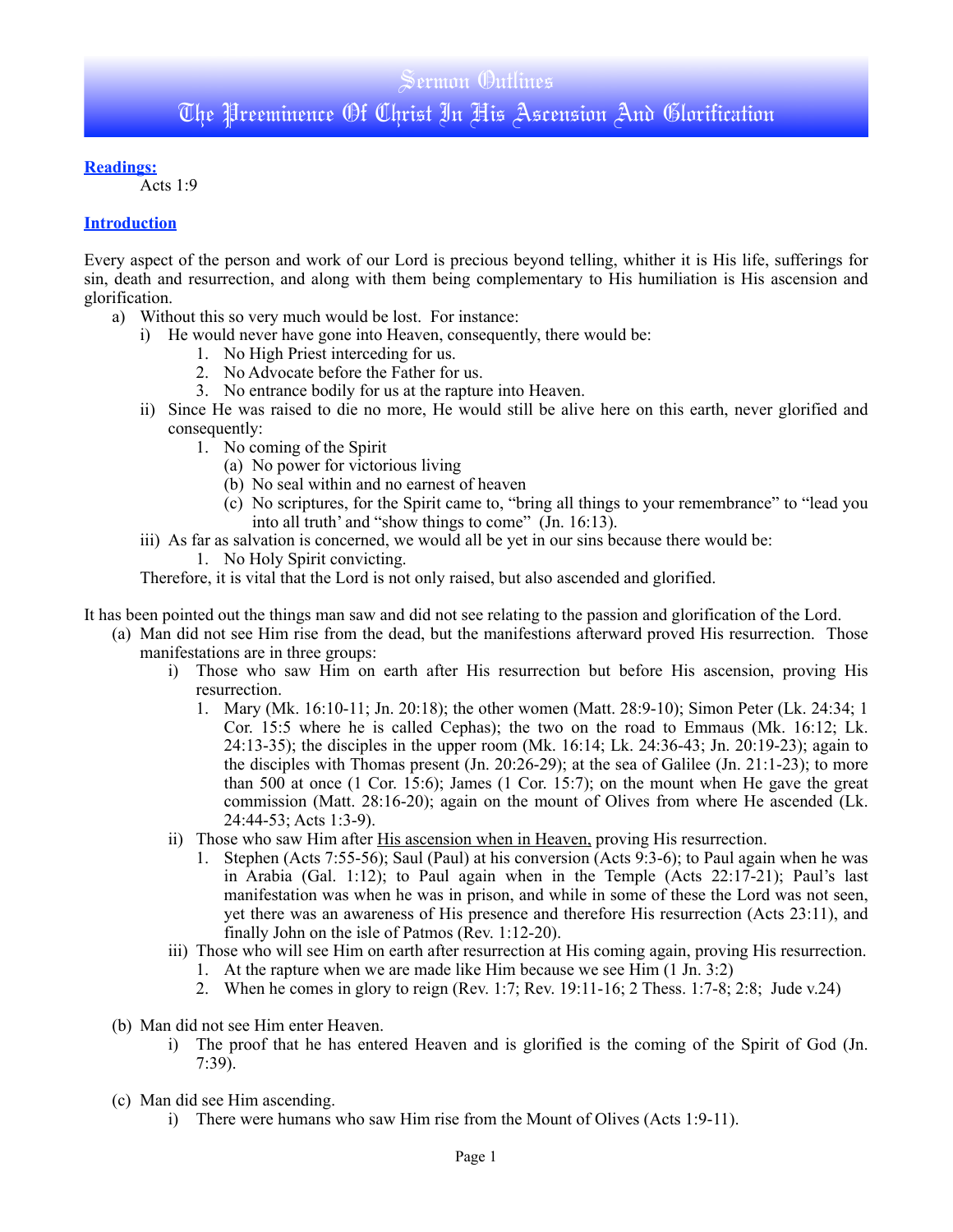# Sermon Outlines The Preeminence Of Christ In His Ascension And Glorification

#### **Words Used To Describe The Ascension**

- The ascension of our Lord is spoken of in a number of different ways as the following verses show.
	- a) "And it came to pass, while he blessed them, he was parted from them, and carried up into heaven." (Lk. 24:51)
		- i) This Greek word means to bear, to be lead up, to be brought on ones way.
	- b) "And when he had spoken these things, while they beheld, he was taken up; and a cloud received him out of their sight." (Acts 1:9)
		- i) This is a different word from v. 11, and indicates that He was raised up.
	- c) "And while they looked steadfastly toward heaven as he went up, behold, two men stood by them in white apparel." (Acts 1:10)
		- i) This word means to travel as on a journey, or to depart and go on ones way.
	- d) "Which also said, Ye men of Galilee, why stand ye gazing up into heaven? this same Jesus, which is taken up from you into heaven, shall so come in like manner as ye have seen him go into heaven." (Acts 1:11)
		- i) This Greek word means to To receive up, and it is used of the vessel (Acts 10:16 and 1 Tim. 3:16)
	- (e) "Wherefore he saith, When he ascended up on high, he led captivity captive, and gave gifts unto men." (Eph. 4:8)
		- i) This Greek word "anabaino" means to be borne up, to rise.
	- f) "And she brought forth a man child, who was to rule all nations with a rod of iron: and her child was caught up unto God, and *to* his throne." (Rev. 12:5)
		- i) This Greek word means to pluck away by force.
	- g) In all these words not one of them is the result of his activity, it was what another was doing or causing to be done to Him.
		- i) "Him hath God exalted with his right hand *to be* a Prince and a Saviour, for to give repentance to Israel, and forgiveness of sins." (Acts 5:31)
		- ii) "Wherefore God also hath highly exalted Him." (Phil. 2:9)

#### **How Did He Ascend?**

- 1. When the Lord came into this world there was the announcement by the angel followed by the celebration of His coming by a multitude of angels (Lk. 2:9-14). Again, when He was about to begin His public ministry, He was announced by John the Baptist (Matt. 3:1-12; Mk. 1:2-8; Lk. 3:4-17; Jn. 1:6-8) but there was no celestial declarations before His ascension which we thought there would have been because of His stupendous victory, and yet this is only true as far as the earth was concerned, unseen by human eye, there was a celebratory announcement among the heavenly hosts. It is my understanding that this is when, in part, Psalm 24:3-10 was fulfilled. As He ascended and the cloud received Him one can almost hear the celebratory praises:
	- a) "Who shall ascend into the hill of the LORD? or who shall stand in his holy place? He that hath clean hands, and a pure heart; who hath not lifted up his soul unto vanity, nor sworn deceitfully. He shall receive the blessing from the LORD, and righteousness from the God of his salvation."
	- b) "Lift up your heads, O ye gates; and be ye lift up, ye everlasting doors; and the King of glory shall come in".
	- c) "Who is this King of glory?"
	- d) "The LORD strong and mighty, the LORD mighty in battle."
	- e) "Lift up your heads, O ye gates; even lift them up, ye everlasting doors; and the King of glory shall come in."
	- f) "Who is this King of glory?"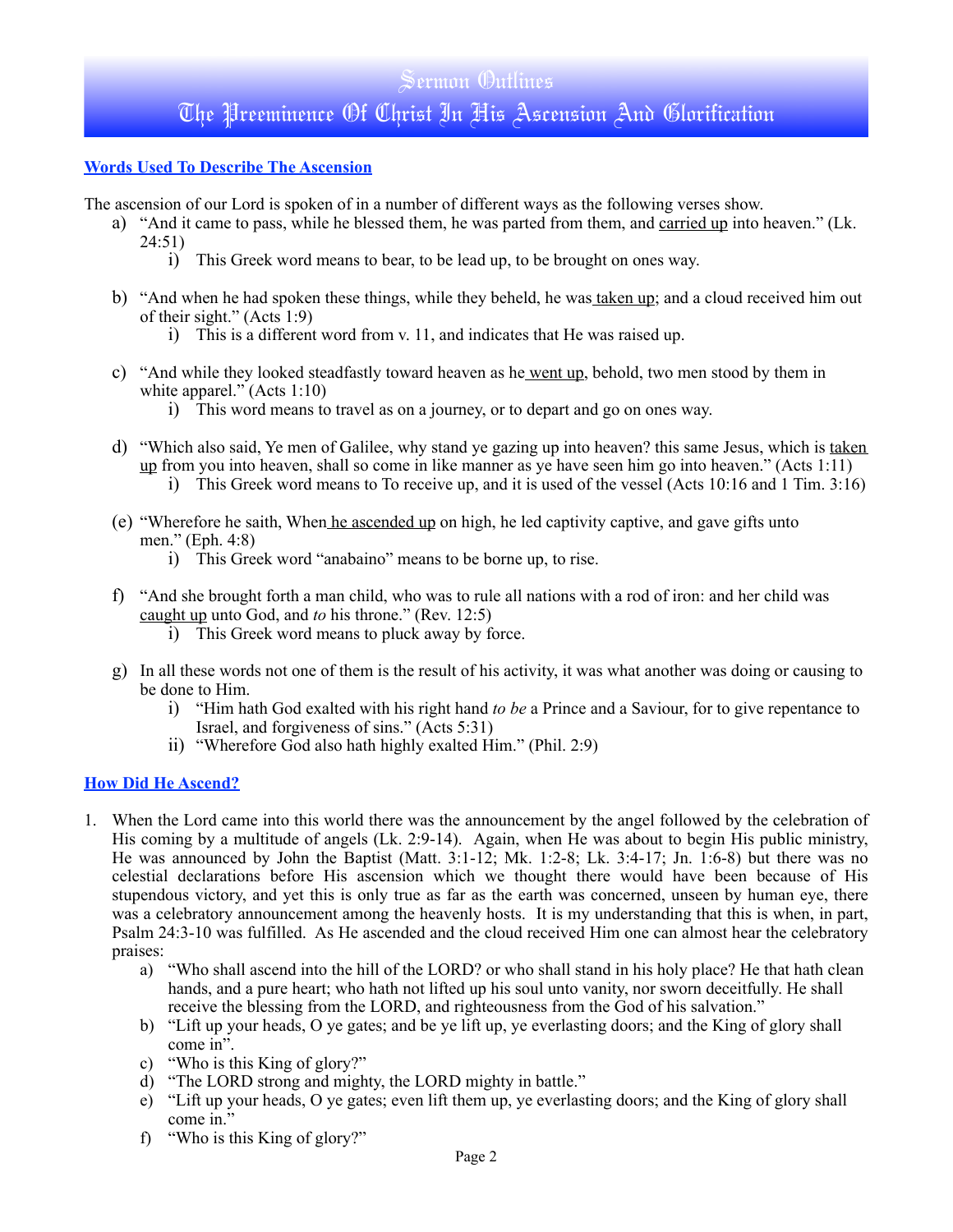## Sermon Outlines The Preeminence Of Christ In His Ascension And Glorification

- g) "The LORD of hosts, He is the King of glory".
- 2) How did He ascend? He went up:
	- a) With power as the mighty Victor (Col. 2:15; Eph. 4:8-10)
	- b) While blessing (Lk. 24:50)
	- c) In glory (not into glory)  $(1 \text{ Tim. } 3:16)$
	- d) As the Forerunner (Heb. 6:20)
	- e) By virtue of His own blood, not as the high priest who entered into the holiest with the blood of others (Heb. 9:12).

#### **His Journey**

- 1) He passed into the heavens
	- a) "Seeing then that we have a great high priest, that is passed into the heavens, (He passed, that is He traversed, pierced, walked through. Not just into the heaven, but every step of that journey vertically and positional was precious to God.) Jesus the Son of God, let us hold fast *our* profession." (Heb. 4:14)
- 2) He went into Heaven
	- a) "So then after the Lord had spoken unto them, he was received up into heaven, and sat on the right hand of God." (Mk. 16:19)
	- b) "And it came to pass, while he blessed them, he was parted from them, and carried up into heaven." (Lk. 24:51)
	- c) "Which also said, Ye men of Galilee, why stand ye gazing up into heaven? this same Jesus, which is taken up from you into heaven, shall so come in like manner as ye have seen him go into heaven." (Acts 1:11)
	- d) "For Christ is not entered into the holy places made with hands, *which are* the figures of the true; but into heaven itself, now to appear in the presence of God for us." (Heb. 9:24)
	- e) "Who is gone into heaven, and is on the right hand of God; angels and authorities and powers being made subject unto him." (1 Pet. 3:22)

#### 3) He is in Heaven

- a) "Which also said, Ye men of Galilee, why stand ye gazing up into heaven? this same Jesus, which is taken up from you into heaven, shall so come in like manner as ye have seen him go into heaven." (Acts 1:11)
- b) "But he, being full of the Holy Ghost, looked up steadfastly into heaven, and saw the glory of God, and Jesus standing on the right hand of God." (Acts 7:55)
- c) "But the righteousness which is of faith speaketh on this wise, Say not in thine heart, Who shall ascend into heaven?" (that is, to bring Christ down *from above*) (Rom. 10:6)

#### 4) He is higher then the heavens

- a) "For such an high priest became us, *who is* holy, harmless, undefiled, separate from sinners, and made higher than the heavens." (Heb. 7:26)
- b) "He that descended is the same also that ascended up far above all heavens, that he might fill all things." (Fill every necessity for the full development of every saints to maturity, and this is because of His ascension to the heights of glory.) (Eph. 4:10)

#### **His Place In Heaven**

#### 1) Relative to God

- a) Right hand of God:
	- i) "So then after the Lord had spoken unto them, he was received up into heaven, and sat on the right hand of God." (Mk. 16:19)